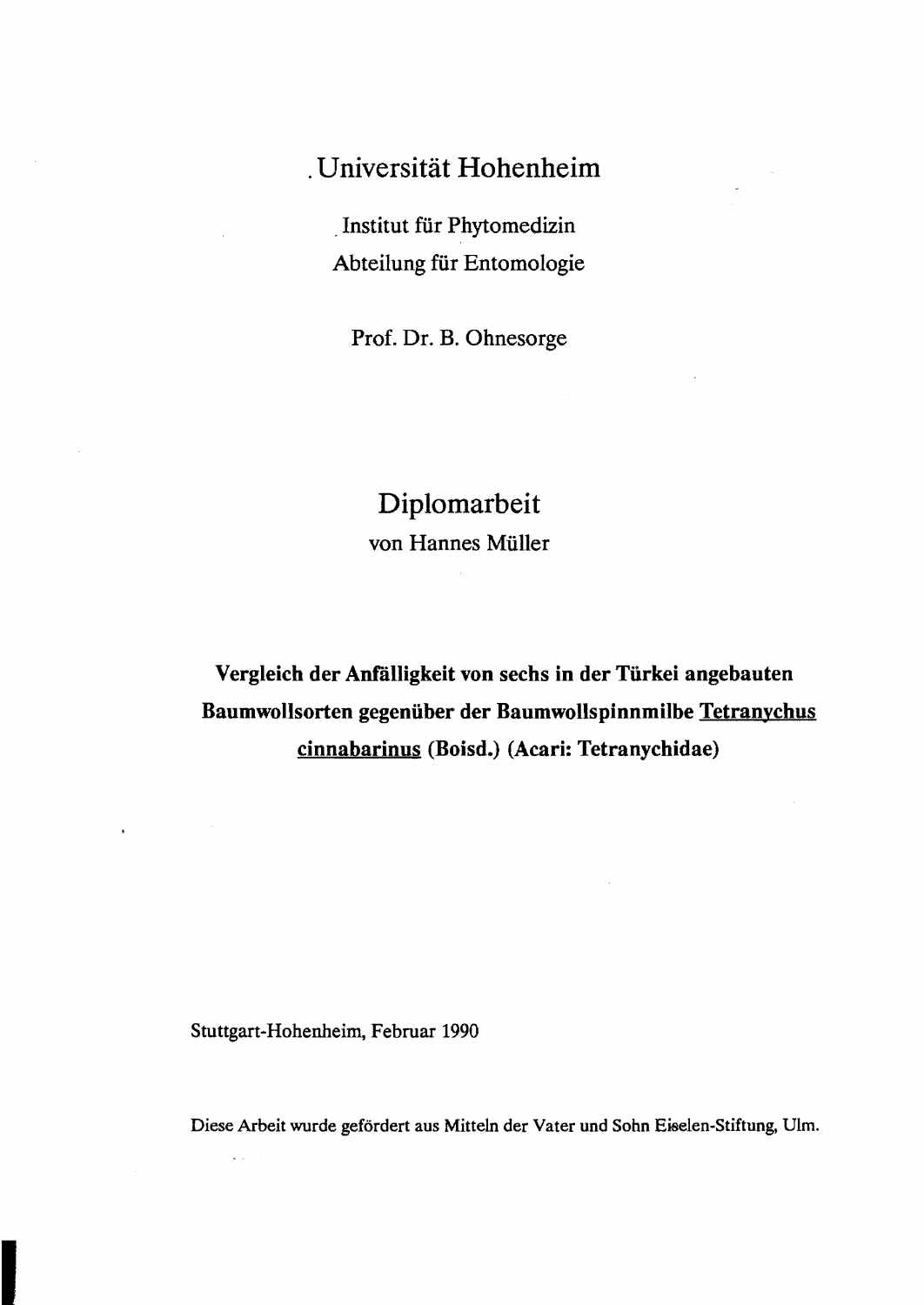## **6.** ZUSAMMENFASSUNG

Die Anfälligkeit von sechs in der Türkei angebauten Baumwollsorten *(Gossypium hirsutum* L.) gegenüber der Baumwollspinnmilbe *Tetranychus cinnabarinus* (Boisd.) (Acari: Tetranychidae) wurden bei 30  $\pm$  2 °C und 55  $\pm$  5 % RF durch Ermittlung von Lebensdaten und Aufstellung von Lebenstafeln geprüft. Die Untersuchung umfasste die Sorten Çukurova 1518, Lambright 510 ONS, Deltapine 61, Tashkent 1, Sayar 314 und Mc Nair 235.

Die Spinnmilben wurden auf Baumwollblättern offen gehalten, indem zur Begrenzung ein 1:1 - Gemisch aus Lanolin und Insektenfangleim verwendet wurde.

Die Schlupfrate der T. *cinnabarinus-Larven* lag auf allen Sorten zwischen 94,5 und 99,4 %, und die Mortalität während dem Jugendstadium, das auf allen Sorten 9 Tage dauerte, lag zwischen 9,3 und 12,6 %. Signifikante Unterschiede gab es nicht.

Mit einer Gesamteiablage von 77,2 Eier je Weibchen wurden auf der Standardsorte Çukurova 1518 am wenigsten Eier abgelegt, dieser Wert unterschied sich signifikant von den anderen Sorten. Relativ wenig Eier legte T. *cinnabarinus*  auch auf Tashkent 1 (91,1 Eier je Weibchen); mit 120,2 Eier je Weibchen wurden auf Sayar 314 am meisten Eier abgelegt. Die Eiablage während der ersten acht Tage der Ovipositionsperiode unterschied sich auf allen Sorten nicht signifikant und lag zwischen 53,7 Eier je Weibchen auf der Sorte Çukurova 1518 bzw. 65,2 auf der Sorte Deltapine 61.

Die Lebensdauer war mit der Ovipositionsperiode eng korreliert, d.h. nach Beendigung der Eiablage gingen die Milben innerhalb eines Tages ein. Die durchschnittliche Lebensdauer betrug zwischen 22 und 23 Tagen, auf Sayar 314 aber 25 Tage.

Mit der täglichen Überlebensrate  $\mathbf{l}_{\mathbf{x}}$  und der täglichen Ablagerate weiblicher Eier  $m_x$  wurden Lebenstafeln aufgestellt und Netto-Reproduktionsrate  $R_0$ , spezifische Populationszunahmerate r<sub>m</sub> und mittlere Generationsdauer T unter Verwendung eines durchschnittlichen Geschlechtsverhältnisses von 63,2 % Weibchen errechnet. Auf Çukurova 1518 war R<sub>0</sub> (40,597) und r<sub>m</sub> (0,2628) am geringsten. Auf den Sorten Lambright 510 ONS, Deltapine 61, Tashkent 1, Sayar 314 und Mc Nair 235 betrugen die  $R_0/r_m$ -Werte 53,61/0,2723, 73,41/0,2761,47,95/0,2755,65,29/0,2786 bzw. 50,67/0,277.

Im Vergleich zeigte sich, daß von den sechs Baumwollsorten Çukurova 1518 tendenziell am wenigsten anfällig für T. *cinnabarinus* war, wohingegen Lambright 510 ONS eine eher durchschnittliche Eignung für T. *cinnabarinus*  aufwies.